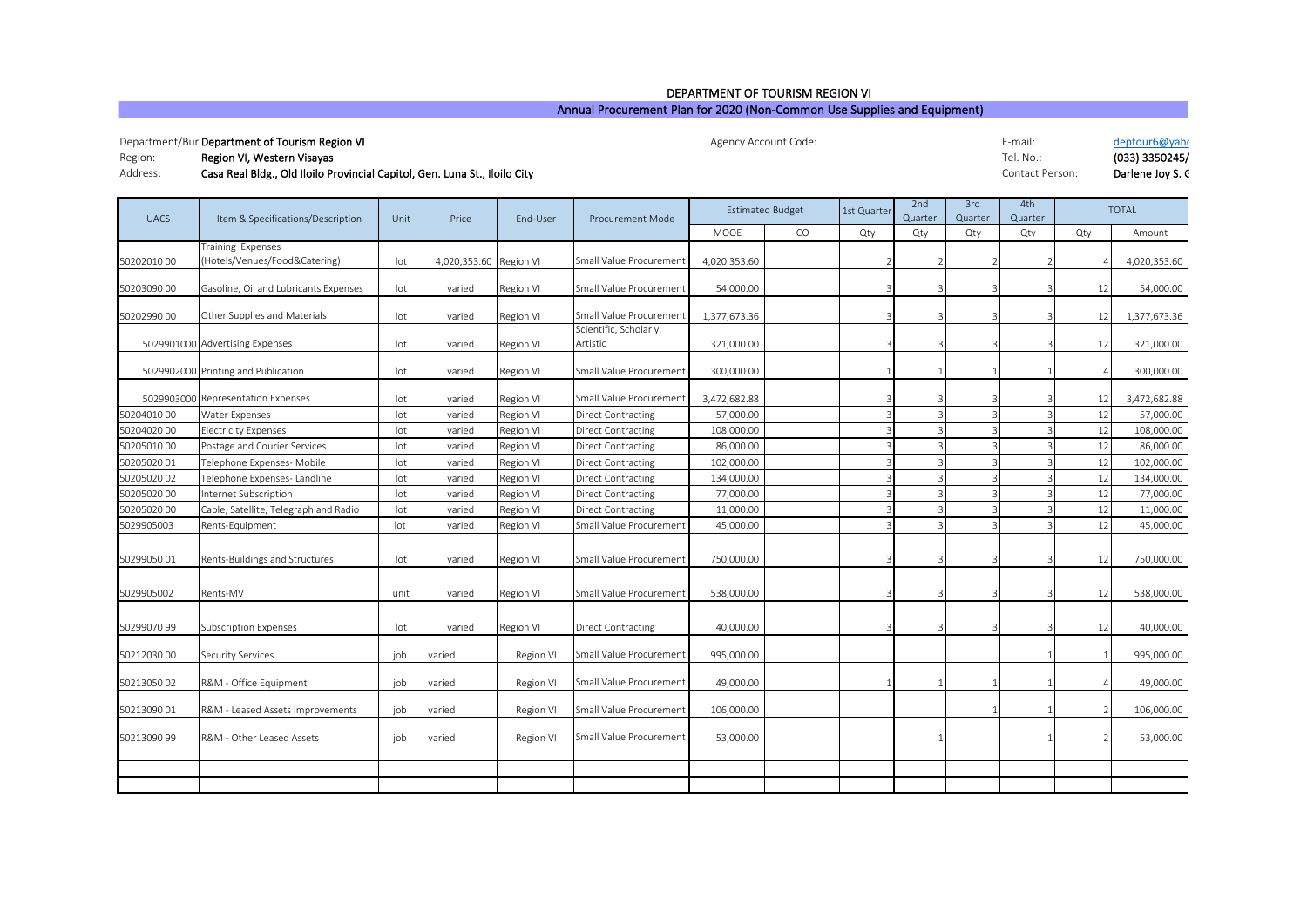Prepared by: example of the Certified Funds Available: Approved by: Approved by: Approved by:

 $\sigma$ DARLENE JOY S. GUERRA<br>Acting Supply Officer

Administrative Asst. III/Acting Budget Officer REX G. FLORES

Regional Director ATTY, HELEN J) CATALBAS

Date Prepared: November 15, 2019